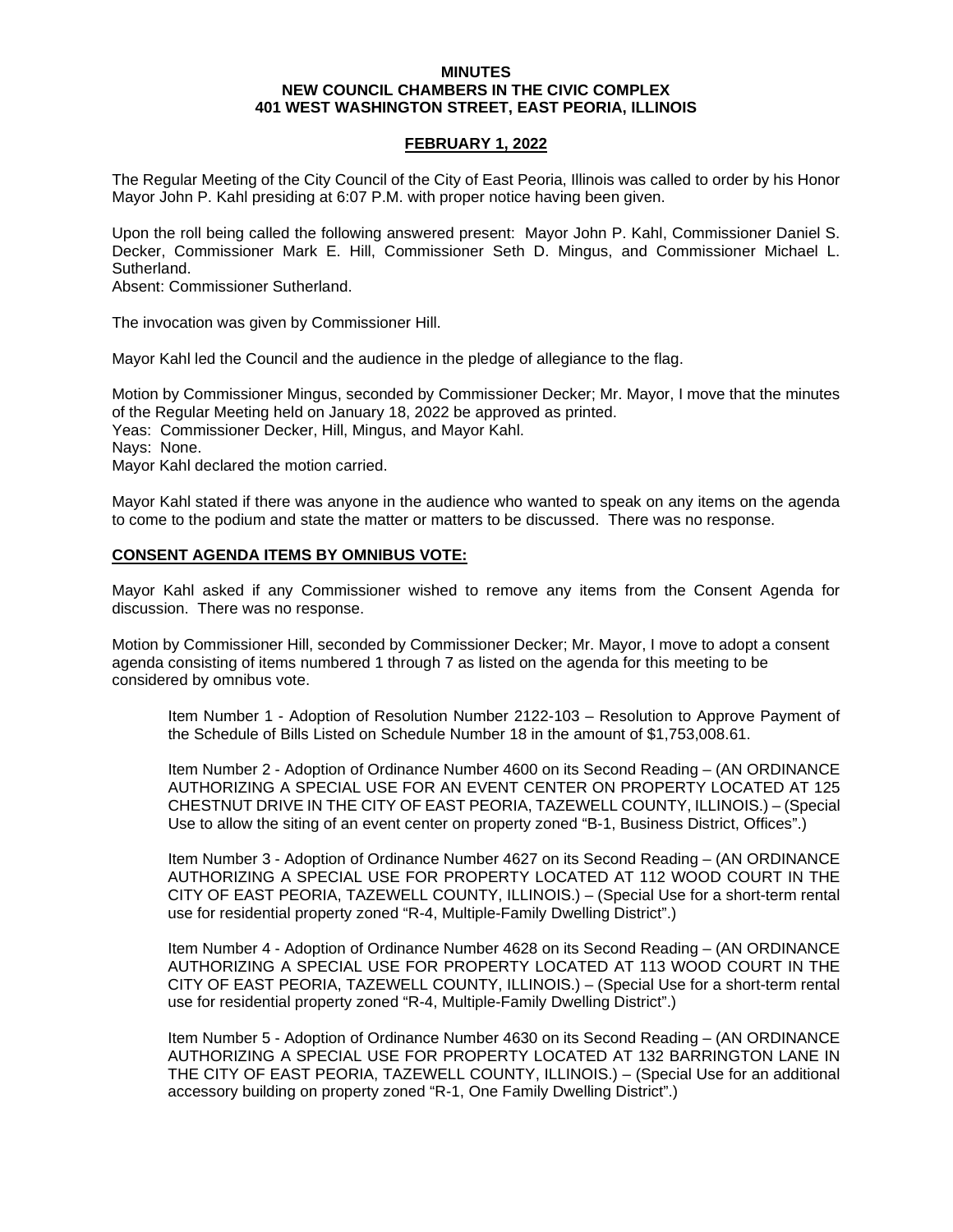Item Number 6 - Adoption of Ordinance Number 4626 on its Second Reading – (AN ORDINANCE AMENDING AND EXPANDING THE PLAN FOR THE EAST PEORIA FOUR CORNERS OVERLAY DISTRICT.)

Item Number 7 - Adoption of Resolution Number 2122-092 on its Second Reading - Resolution approving One-Year Extension of Mower Rental Agreement with Martin Sullivan Inc. for the mowing of City-Owned Properties and Right-of-Ways.

Yeas: Commissioners Decker, Hill, Mingus, and Mayor Kahl. Nays: None. Mayor Kahl declared the motion carried.

Motion by Commissioner Hill, seconded by Commissioner Mingus; Mr. Mayor, I move you that Items numbered 1 through 7 listed on the Consent Agenda be hereby approved and adopted, the items numbered 2 through 7 having been read once by their title and having laid on the table for no less than one week for public inspection be adopted as presented.

Item Number 1 - Adoption of Resolution Number 2122-103 – Resolution to Approve Payment of the Schedule of Bills Listed on Schedule Number 18 in the amount of \$1,753,008.61. (Adopted by omnibus vote)

Item Number 2 - Adoption of Ordinance Number 4600 on its Second Reading – (AN ORDINANCE AUTHORIZING A SPECIAL USE FOR AN EVENT CENTER ON PROPERTY LOCATED AT 125 CHESTNUT DRIVE IN THE CITY OF EAST PEORIA, TAZEWELL COUNTY, ILLINOIS.) – (Special Use to allow the siting of an event center on property zoned "B-1, Business District, Offices".) (Adopted by omnibus vote)

Item Number 3 - Adoption of Ordinance Number 4627 on its Second Reading – (AN ORDINANCE AUTHORIZING A SPECIAL USE FOR PROPERTY LOCATED AT 112 WOOD COURT IN THE CITY OF EAST PEORIA, TAZEWELL COUNTY, ILLINOIS.) – (Special Use for a short-term rental use for residential property zoned "R-4, Multiple-Family Dwelling District".) (Adopted by omnibus vote)

Item Number 4 - Adoption of Ordinance Number 4628 on its Second Reading – (AN ORDINANCE AUTHORIZING A SPECIAL USE FOR PROPERTY LOCATED AT 113 WOOD COURT IN THE CITY OF EAST PEORIA, TAZEWELL COUNTY, ILLINOIS.) – (Special Use for a short-term rental use for residential property zoned "R-4, Multiple-Family Dwelling District".) (Adopted by omnibus vote)

Item Number 5 - Adoption of Ordinance Number 4630 on its Second Reading – (AN ORDINANCE AUTHORIZING A SPECIAL USE FOR PROPERTY LOCATED AT 132 BARRINGTON LANE IN THE CITY OF EAST PEORIA, TAZEWELL COUNTY, ILLINOIS.) – (Special Use for an additional accessory building on property zoned "R-1, One Family Dwelling District".) (Adopted by omnibus vote)

Item Number 6 - Adoption of Ordinance Number 4626 on its Second Reading – (AN ORDINANCE AMENDING AND EXPANDING THE PLAN FOR THE EAST PEORIA FOUR CORNERS OVERLAY DISTRICT.) (Adopted by omnibus vote)

Item Number 7 - Adoption of Resolution Number 2122-092 on its Second Reading - Resolution approving One-Year Extension of Mower Rental Agreement with Martin Sullivan Inc. for the mowing of City-Owned Properties and Right-of-Ways. (Adopted by omnibus vote)

Yeas: Commissioners Decker, Hill, Mingus, and Mayor Kahl.

Nays: None.

Mayor Kahl declared the motion carried and the items adopted by omnibus vote designation.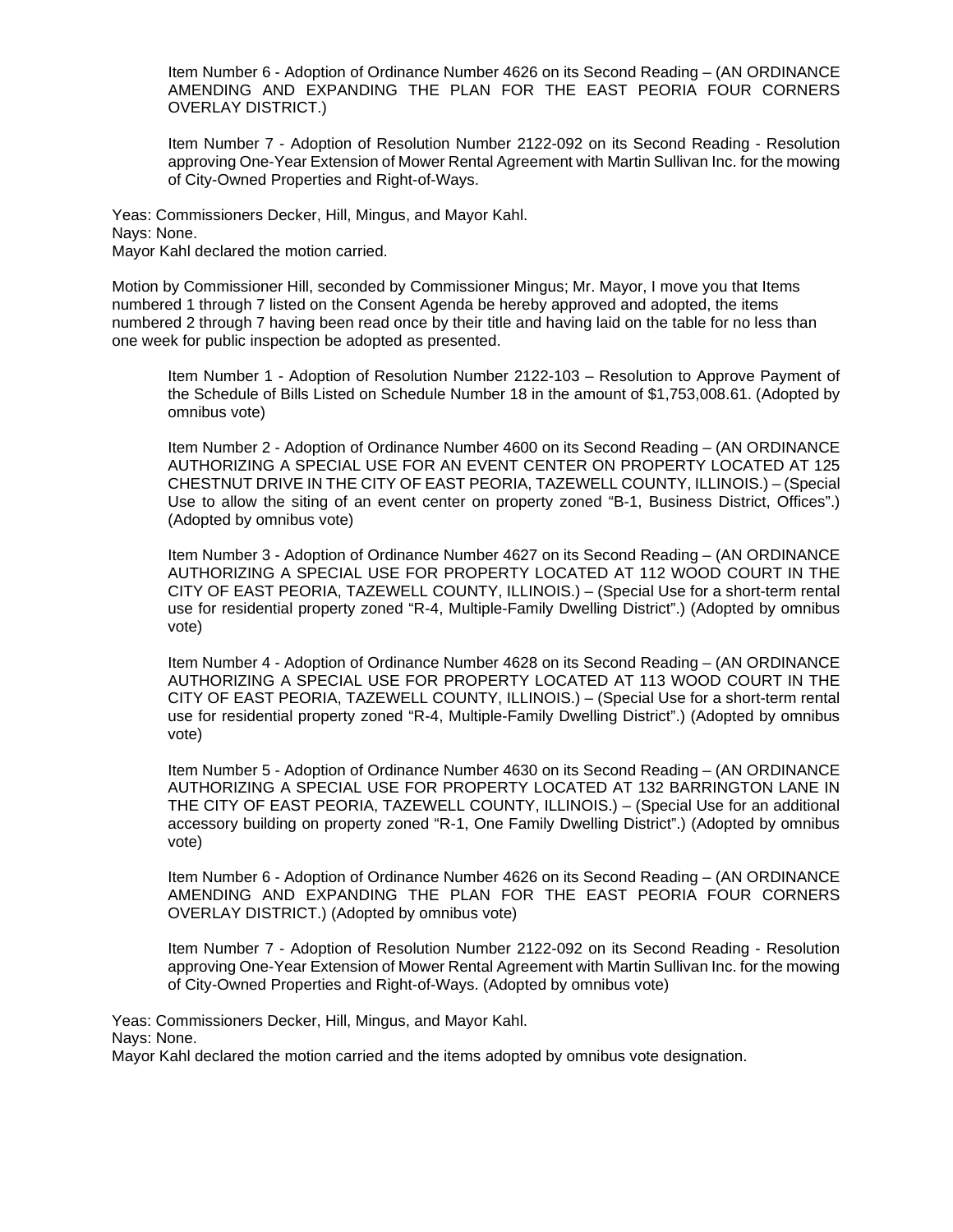Motion by Commissioner Hill, seconded by Commissioner Decker; Mr. Mayor, I move you that Ordinance No. 4629, hereto attached, (AN ORDINANCE AUTHORIZING A SPECIAL USE FOR PROPERTY LOCATED AT 204 GLORIA PARKWAY IN THE CITY OF EAST PEORIA, TAZEWELL COUNTY, ILLINOIS) having been read once by its title and having been laid on the table for no less than one week for public inspection, be adopted as presented.

Commissioner Hill explained that this is a second reading for an accessory structure that is larger than allowed. The ZBA recommended approval.

Commissioner Decker explained that he has heard nothing negative about this item.

Commissioner Mingus explained that he would be abstaining due to the petitioner being related.

Yeas: Commissioners Decker, Hill, Mingus, and Mayor Kahl. Nays: None Abstain: Commissioner Mingus. Mayor Kahl declared the motion carried and Ordinance No. 4629 be adopted as presented.

Motion by Commissioner Hill, seconded by Commissioner Mingus; Mr. Mayor, I move you that Ordinance No. 4631, hereto attached, (AN ORDINANCE PROVIDING FOR THE SALE OF THE CITY'S CONDOMINIUM IN THE EASTPORT MARINA BUILDING AT 701 MARINERS WAY IN THE CITY OF EAST PEORIA) having been read once by its title and having been laid on the table for no less than one week for public inspection, be adopted as presented.

Commissioner Hill explained that the City began this process last year. The City is entering into this sale agreement due to ongoing maintenance costs. This is a sale and leaseback agreement for the area that is used for an office in the Marina building.

Yeas: Commissioners Decker, Hill, Mingus, and Mayor Kahl. Nays: None Mayor Kahl declared the motion carried and Ordinance No. 4631 be adopted as presented.

Resolution No. 2122-093 by Commissioner Hill, seconded by Commissioner Decker; BE IT RESOLVED BY THE COUNCIL OF THE CITY OF EAST PEORIA, ILLINOIS that Resolution No. 2122-093 hereto attached, a Resolution to approve abating and eliminating various 2021 tax levies for Water and Sewer Bond Issues, Tax Increment Financing Bond Issues, and Development Bond Issues, be hereby approved. Mr. Mayor, I move you that this Resolution No. 2122-093 having been read once by its title and having laid on the table for no less than one week for public inspection, be adopted as presented.

Commissioner Hill explained that this abatement resolution is an annual event. The City gets the lowest interest rate by securing the bonds with tax levy funds. When the City determines that it has sufficient alternative funds, the City Council abates the tax levy amounts for those bonds.

Yeas: Commissioners Decker, Hill, Mingus, and Mayor Kahl. Nays: None. Mayor Kahl declared the motion carried and Resolution No. 2122-093 be duly adopted as presented.

Resolution No. 2122-095 by Commissioner Hill, seconded by Commissioner Mingus; BE IT RESOLVED BY THE COUNCIL OF THE CITY OF EAST PEORIA, ILLINOIS that Resolution No. 2122-095, hereto attached, a Resolution authorizing and directing the payment of an invoice in the amount of \$20,000 to the Fon du Lac Park District for Security Detail at the Winter Wonderland Lighted Display from November 2021 to January 2, 2022, be approved. Mr. Mayor, I move you that this Resolution No. 2122-095 be accepted on its first reading as read by its title, and be laid on the table for no less than one week for public inspection.

Commissioner Hill explained that this resolution is an annual event and a partnership with the Park District where the City agreed to pay \$20,000 for the Park Police to do Security for Winter Wonderland.

Mayor Kahl expressed thanks Chief Johnson and his officers involved.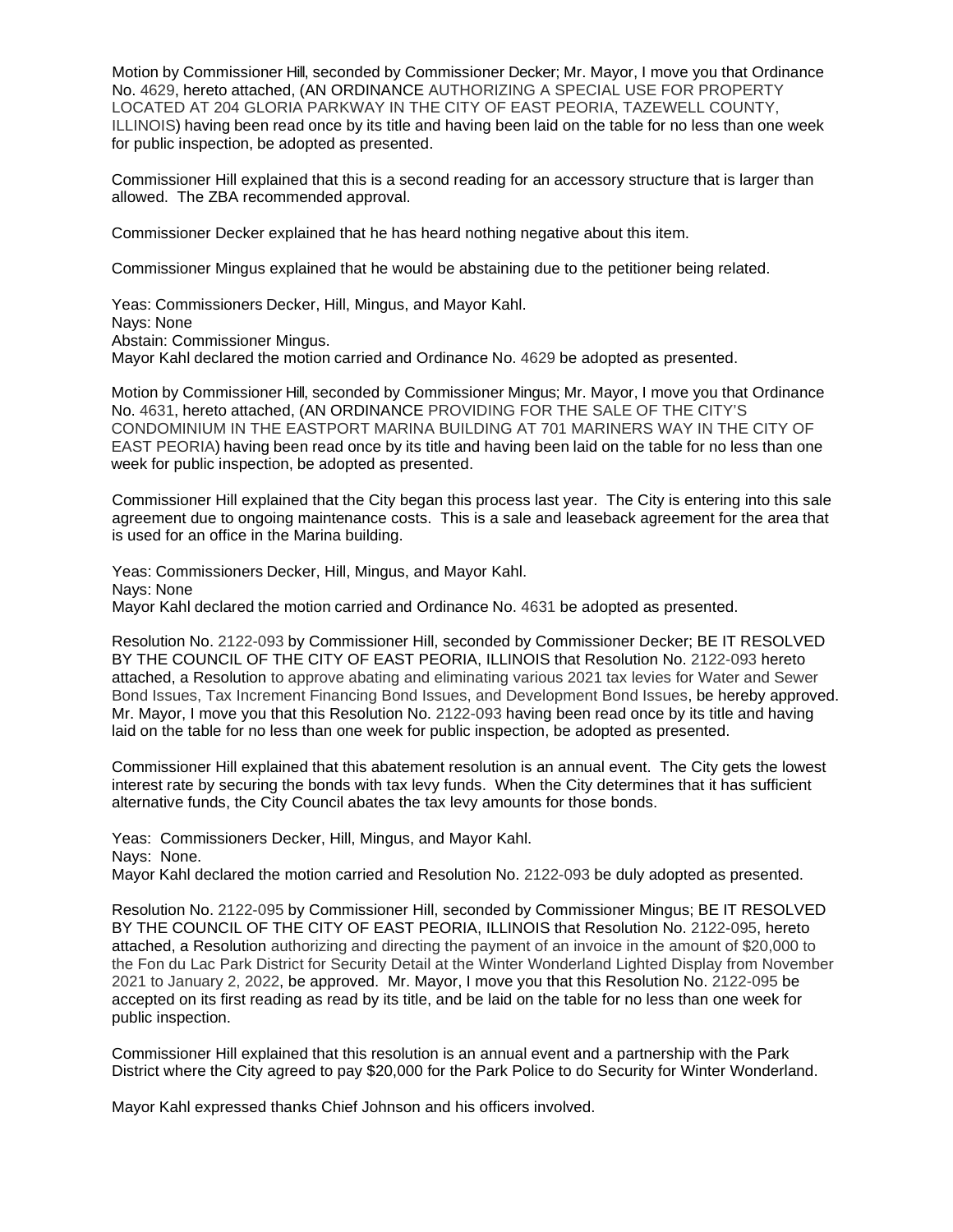Yeas: Commissioners Decker, Hill, Mingus, Sutherland, and Mayor Kahl. Nays: None. Mayor Kahl declared the motion carried.

Resolution No. 2122-098 by Commissioner Hill, seconded by Commissioner Decker; BE IT RESOLVED BY THE COUNCIL OF THE CITY OF EAST PEORIA, ILLINOIS that Resolution No. 2122-098, hereto attached, a Resolution approving the Festival of Lights Storage Buildings Door Replacement Project by Cleary Buildings in the amount of \$11,974, be approved. Mr. Mayor, I move you that this Resolution No. 2122-098 be accepted on its first reading as read by its title, and be laid on the table for no less than one week for public inspection.

Commissioner Hill explained that the resolution is for door replacements on a building next to Public Works. The doors are currently in a bad condition, and this is to replace those doors to make them more functional and secure.

Yeas: Commissioners Decker, Hill, Mingus, and Mayor Kahl. Nays: None. Mayor Kahl declared the motion carried.

Resolution No. 2122-101 by Commissioner Hill; WHEREAS, the City is undertaking a review of the licensing of businesses that sell tobacco and electronic smoking devices and related equipment, materials, and paraphernalia, as well as implementing restrictions on location of such businesses that receive a significant amount of their business and retail revenues for the sales of such items; and

WHEREAS, the Department of Planning and Community Development is evaluating potential amendments to the East Peoria Zoning Code to address possible development and uses of properties within or adjacent to protected uses, such as schools, for locating a smoke shop or similar businesses in the City of East Peoria; and

WHEREAS, it is in the best interests of the City to place a moratorium as provided herein on the issuance of any building permits, any zoning or special use permits, or any other City-issued permits or licenses for smoke shops or similar businesses seeking to locate or open for business in the City of East Peoria;

NOW, THEREFORE, BE IT RESOLVED BY THE COUNCIL OF THE CITY OF EAST PEORIA, TAZEWELL COUNTY, ILLINOIS, AS FOLLOWS:

Section 1. A moratorium is hereby declared and established on the issuance of any building permits, zoning or special use permits, or any other permits or licenses of any nature whatsoever which would allow the use, construction, renovation, or location of a smoke shop or similar business within the City of East Peoria during the moratorium period established herein.

Section 2. As used in this Resolution, a "smoke shop or similar business" is any business or retail operation that makes the majority or a significant portion of their revenues from the sale of tobacco products, electronic cigarettes, alternative nicotine products (as those terms are defined in Section 10-1-4.24 of the East Peoria City Code), including any tobacco or electronic smoking related products, equipment, materials, paraphernalia, and related merchandise.

Section 3. The moratorium declared by this Resolution shall expire August 1, 2022, unless earlier terminated by action of the City Council.

Motion by Commissioner Hill, seconded by Commissioner Mingus; Mr. Mayor, I move that Resolution No. 2122-101 be adopted as presented.

Commissioner Hill commented on receiving interest from individuals for smoke shops and needing to review these types of businesses to determine whether changes or adjustments need to be made to the City Code.

Mayor Kahl explained that he supports this resolutions and feels that it is prudent thing to do to ensure that City is doing its part.

Yeas: Commissioners Decker, Hill, Mingus, and Mayor Kahl.

Nays: None.

Mayor Kahl declared the motion carried and Resolution No. 2122-101 be duly adopted as presented.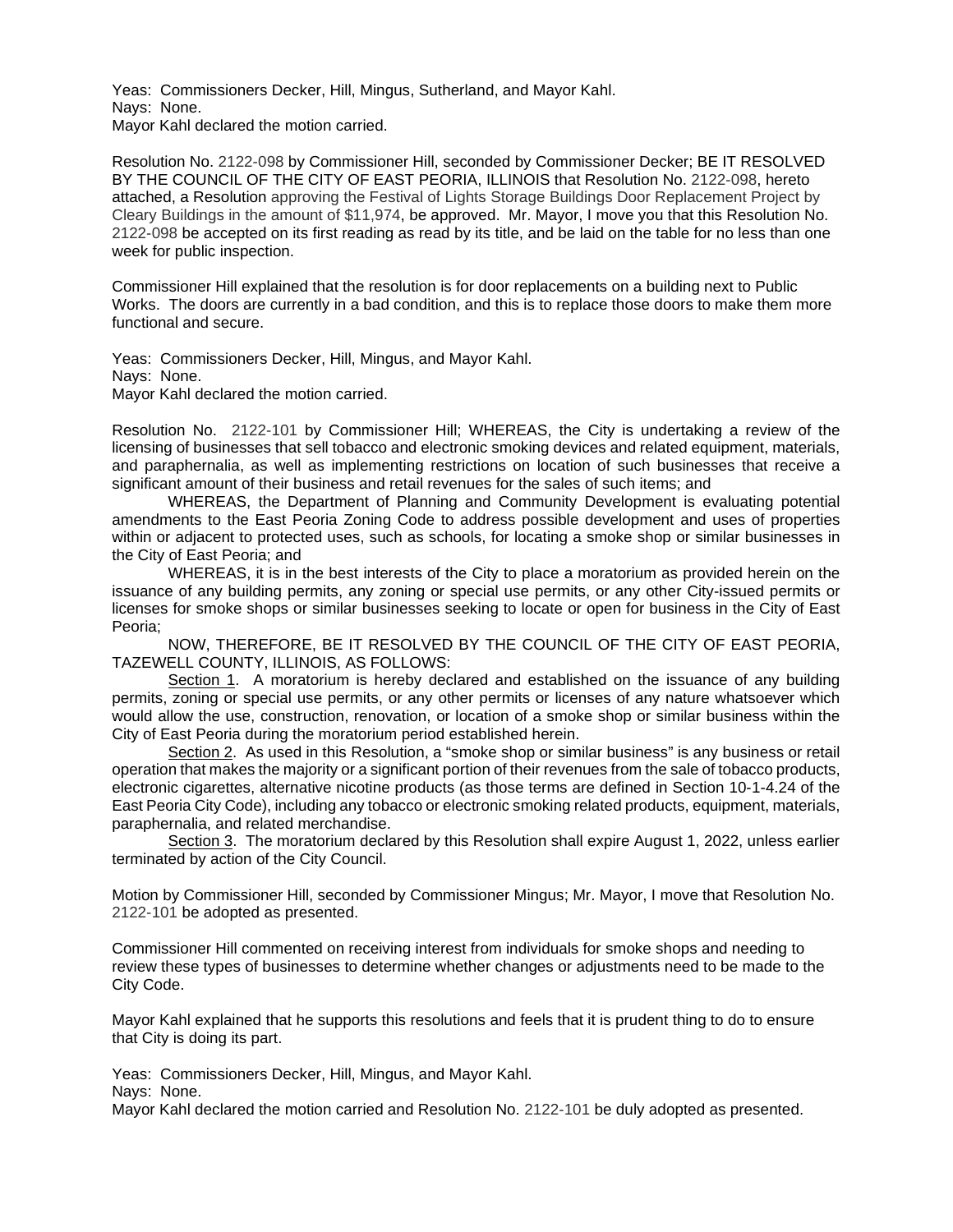Resolution No. 2122-100 by Commissioner Decker, seconded by Commissioner Mingus; BE IT RESOLVED BY THE COUNCIL OF THE CITY OF EAST PEORIA, ILLINOIS that Resolution No. 2122- 100, hereto attached, a Resolution approving Proposal for the Oakwood Lift Station Pump Replacement Project from Electric Pump in the amount of \$90,920, be approved. Mr. Mayor, I move you that this Resolution No. 2122-100 be accepted on its first reading as read by its title, and be laid on the table for no less than one week for public inspection.

Commissioner Decker explained that this Resolution is for maintenance of a pump that has exceeded its life expectancy. The proposed replacement pumps are a submersible style that will greatly reduce maintenance and the need for an employee to enter a confined space.

Yeas: Commissioners Decker, Hill, Mingus, and Mayor Kahl. Nays: None. Mayor Kahl declared the motion carried.

Resolution No. 2122-096 by Commissioner Mingus, seconded by Commissioner Hill; BE IT RESOLVED BY THE COUNCIL OF THE CITY OF EAST PEORIA, ILLINOIS that Resolution No. 2122-096, hereto attached, a Resolution Approving the Purchase of Annual Ammunition Supply for the Police Department from Ray O'Herron Co. Inc. and Kiesler Police Supply, be approved. Mr. Mayor, I move you that this Resolution No. 2122-096 be accepted on its first reading as read by its title, and be laid on the table for no less than one week for public inspection.

Commissioner Mingus explained that this is for the annual ammunition purchase for the Police Department from Ray O'Herron Co. Inc. in the amount of \$5,375.80 and Kiesler Police Supply in the amount of \$9,030.65 totaling \$14,406.45 from both companies.

Yeas: Commissioners Decker, Hill, Mingus, and Mayor Kahl. Nays: None. Mayor Kahl declared the motion carried.

Resolution No. 2122-102 by Commissioner Mingus, seconded by Commissioner Decker; BE IT RESOLVED BY THE COUNCIL OF THE CITY OF EAST PEORIA, ILLINOIS that Resolution No. 2122- 102, hereto attached, a Resolution Approving the Outfitting of the New Ford F150 for the Police Department by Federal Signal (d/b/a Pulse Technologies) in the amount of \$9,821.35, be approved. Mr. Mayor, I move you that this Resolution No. 2122-102 be accepted on its first reading as read by its title, and be laid on the table for no less than one week for public inspection.

This is for outfitting of vehicles and this is ensuring everything is ready to go due to supply chain issues. Yeas: Commissioners Decker, Hill, Mingus, and Mayor Kahl. Nays: None.

Mayor Kahl declared the motion carried.

Resolution No. 2122-104 by Commissioner Mingus, seconded by Commissioner Decker; BE IT RESOLVED BY THE COUNCIL OF THE CITY OF EAST PEORIA, ILLINOIS that Resolution No. 2122- 104, hereto attached, a Resolution Approving an Intergovernmental Agreement between the City and the County of Tazewell for Animal and Rabies Control Services, be approved. Mr. Mayor, I move you that this Resolution No. 2122-104 be accepted on its first reading as read by its title, and be laid on the table for no less than one week for public inspection.

Commissioner Mingus explained that this is an annual agreement for animal and rabies control services from Tazewell County. The amount remains the same as the past year with no increase.

Yeas: Commissioners Decker, Hill, Mingus, and Mayor Kahl. Nays: None. Mayor Kahl declared the motion carried.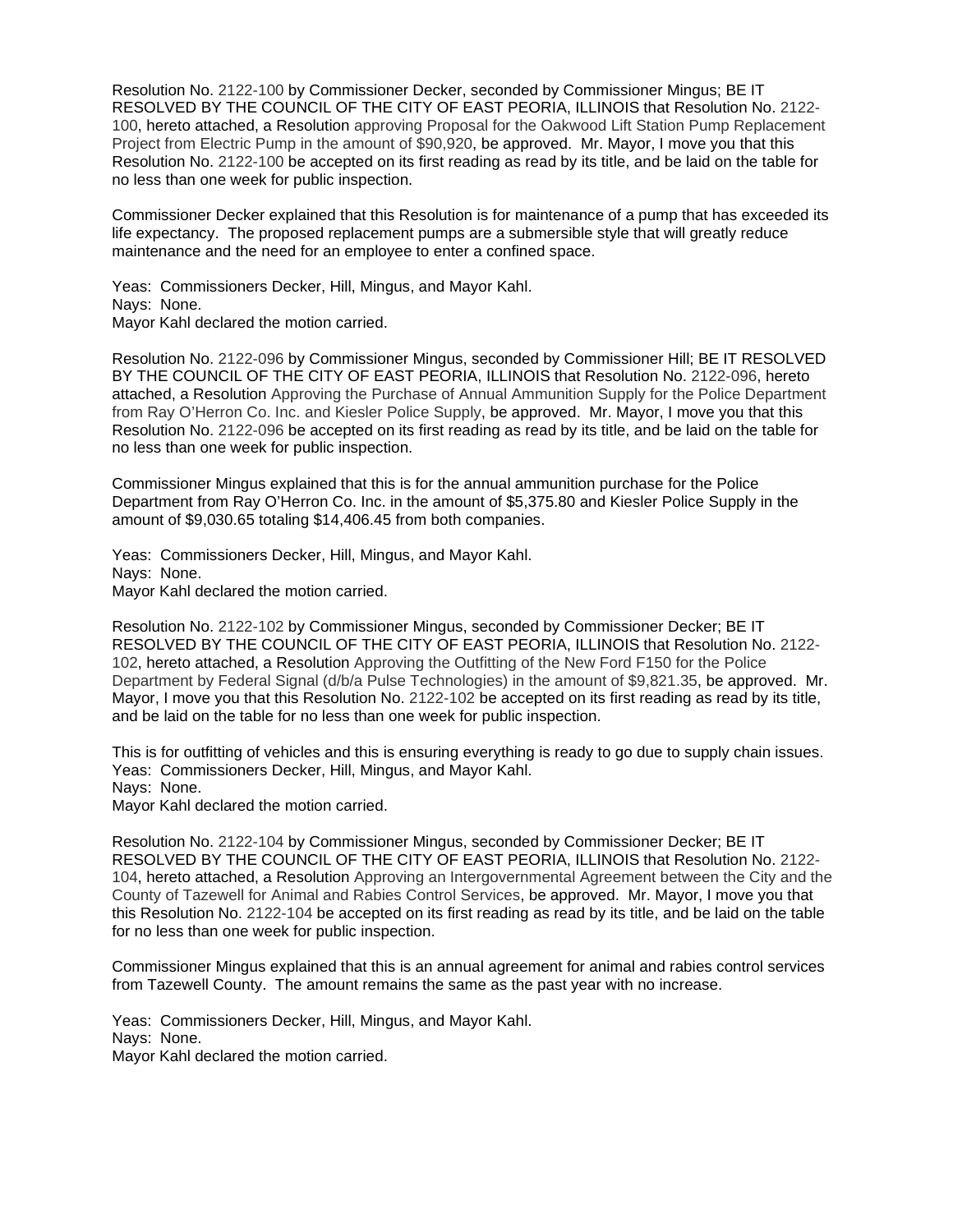Resolution No. 2122-097 by Commissioner Mingus; WHEREAS, Todd Vititow has been continuously employed by the City from October 30, 1996 through January 12, 2022, most recently occupying the position of Police Sergeant in the Police Department;

WHEREAS, Todd Vititow announced his intention to retire from

employment effective at the end of his shift on January 12, 2022; and

WHEREAS, the City is appreciative of the long and continued service

provided by Todd Vititow; and

WHEREAS, it is in the best interest of the City to execute the attached Separation Agreement; NOW, THEREFORE, BE IT RESOLVED BY THE COUNCIL OF THE CITY OF EAST PEORIA, TAZEWELL COUNTY, ILLINOIS, THAT:

Section 1. The above recitals are found to be true and correct.

Section 2. The Mayor is hereby authorized to execute the Separation Agreement with such changes as the Mayor, in his sole discretion, may decide are in the best interest of the City of East Peoria.

Motion by Commissioner Mingus, seconded by Commissioner Decker; Mr. Mayor, I move that Resolution No. 2122-097 be adopted as presented.

Commissioner Mingus explained that this is a separation agreement for Todd Vititow. Mr. Vititow will be paid in three installments. The first installment is \$19,433.92 on or before February 15, 2022. The second installment of \$19,433.81 on or before January 15, 2023. The last installment of \$19,433.81 on or before January 15, 2024.

Commissioners and Mayor Kahl thanked Mr. Vititow for his service and wished him well in the future.

Yeas: Commissioners Decker, Hill, Mingus, and Mayor Kahl.

Nays: None.

Mayor Kahl declared the motion carried and Resolution No. 2122-097 be duly adopted as presented.

Resolution No. 2122-099 by Commissioner Mingus; WHEREAS, Keith McElyea has been continuously employed by the City from January 7, 2002 through January 10, 2022, most recently occupying the position of Deputy Police Chief in the Police Department;

WHEREAS, Keith McElyea announced his intention to retire from employment effective at the end of his shift on January 10, 2022; and

WHEREAS, the City is appreciative of the long and continued service provided by Keith McElyea; and

WHEREAS, it is in the best interest of the City to execute the attached Separation Agreement; NOW, THEREFORE, BE IT RESOLVED BY THE COUNCIL OF THE CITY OF EAST PEORIA, TAZEWELL COUNTY, ILLINOIS, THAT:

Section 1. The above recitals are found to be true and correct.

Section 2. The Mayor is hereby authorized to execute the Separation Agreement with such changes as the Mayor, in his sole discretion, may decide are in the best interest of the City of East Peoria. Motion by Commissioner Mingus, seconded by Commissioner Decker; Mr. Mayor, I move that Resolution No. 2122-099 be adopted as presented.

Commissioner Mingus explained that this is separation agreement with Mr. McElyea. Mr. Vititow will be paid in three installments. The first installment is \$21,408.16 on or before February 28, 2022. The second installment of \$21,408.15 on or before January 15, 2023. The last installment of \$21,408.15 on or before January 15, 2024.

Commissioners and Mayor Kahl thanked Deputy Chief McElyea for his service and wished him well in the future.

Yeas: Commissioners Decker, Hill, Mingus, Sutherland, and Mayor Kahl. Nays: None.

Mayor Kahl declared the motion carried and Resolution No. 2122-099 be duly adopted as presented.

Mayor Kahl stated if there was anyone in the audience who wanted to speak on any items not on the agenda to come to the podium state the matter or matters to be discussed.